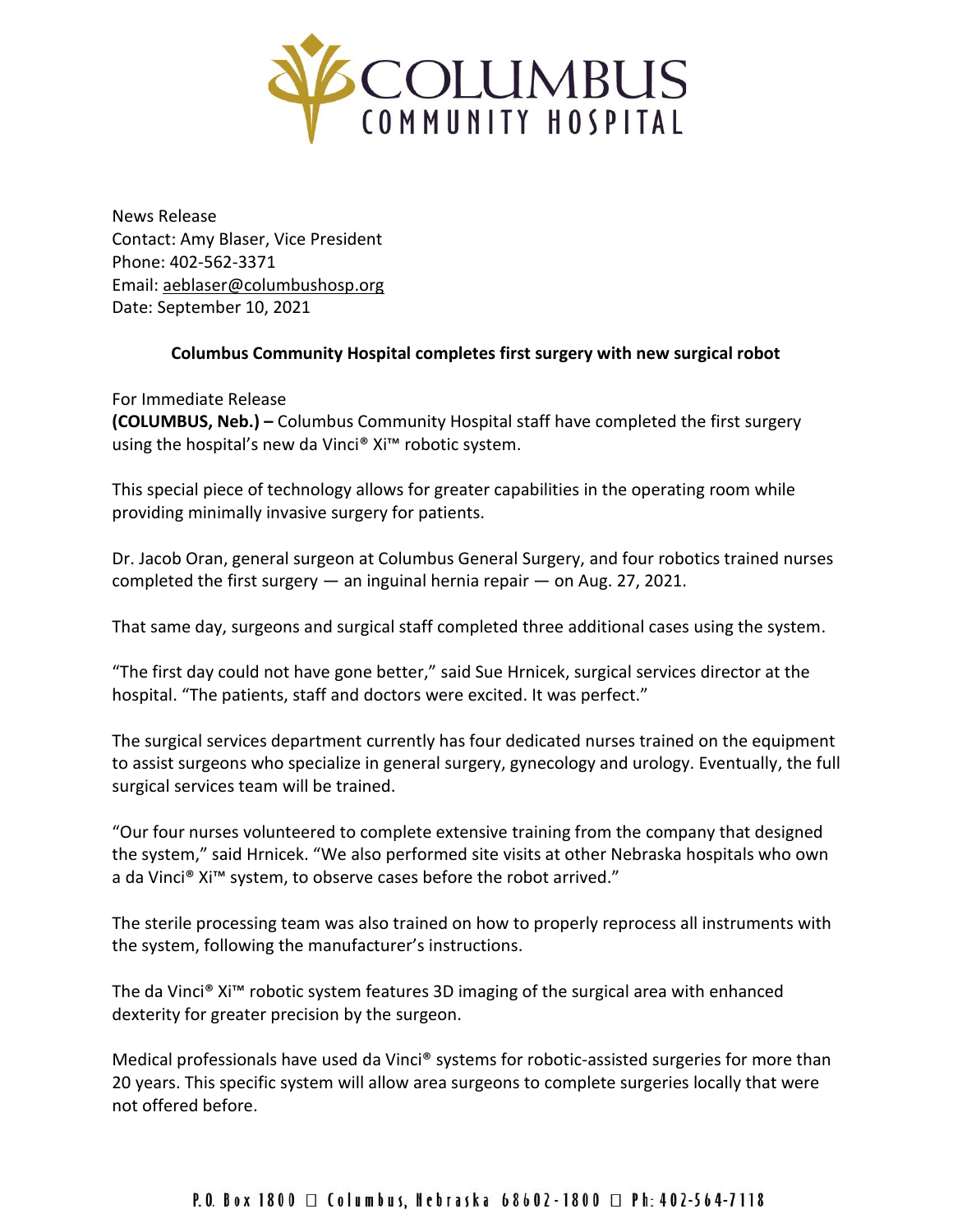

"The robot will open up new avenues in surgery that we did not have before," said Dr. Jacob Oran, physician at Columbus General Surgery. "It will keep the hospital up to date and competitive with the rest of the medical community so we can offer the same minimallyinvasive procedures as any other hospital."

Oran has previous experience with a da Vinci<sup>®</sup> robot  $-$  he has used it for many general surgery procedures, including hernia repairs and colon surgery. He said robot-assisted surgery will benefit patients.

"The main advantage is the ability to perform more complex surgeries through smaller incisions, which leads to quicker recovery," he said.

The technology will be used for various procedures, including the following:

- Inguinal hernia repair.
- Umbilical hernia repair.
- Ventral/incisional hernia repair.
- Cholecystectomy (gallbladder).
- Appendectomy.
- Colon resection.
- Nissan fundoplication (stomach surgery for reflux).
- Hysterectomy.
- Oophorectomy (ovaries).
- Tubal ligation.
- Prostatectomy.
- Nephrectomy (kidneys).
- Bladder surgery.

Another substantial benefit, according to Hrnicek, is the ability to complete urology procedures.

"We are excited to be able to offer those cases to our patients," she said. "Before the robot arrived, we sent patients to other Nebraska hospitals to have those procedures done. Now, they can stay closer to home."

The da Vinci has three components: a surgeon console, a robot with four working arms and a vision cart.

The surgeon sits at the console to see a 3D magnified view of the operating field and uses special controls to move the instruments attached to the robot during surgery.